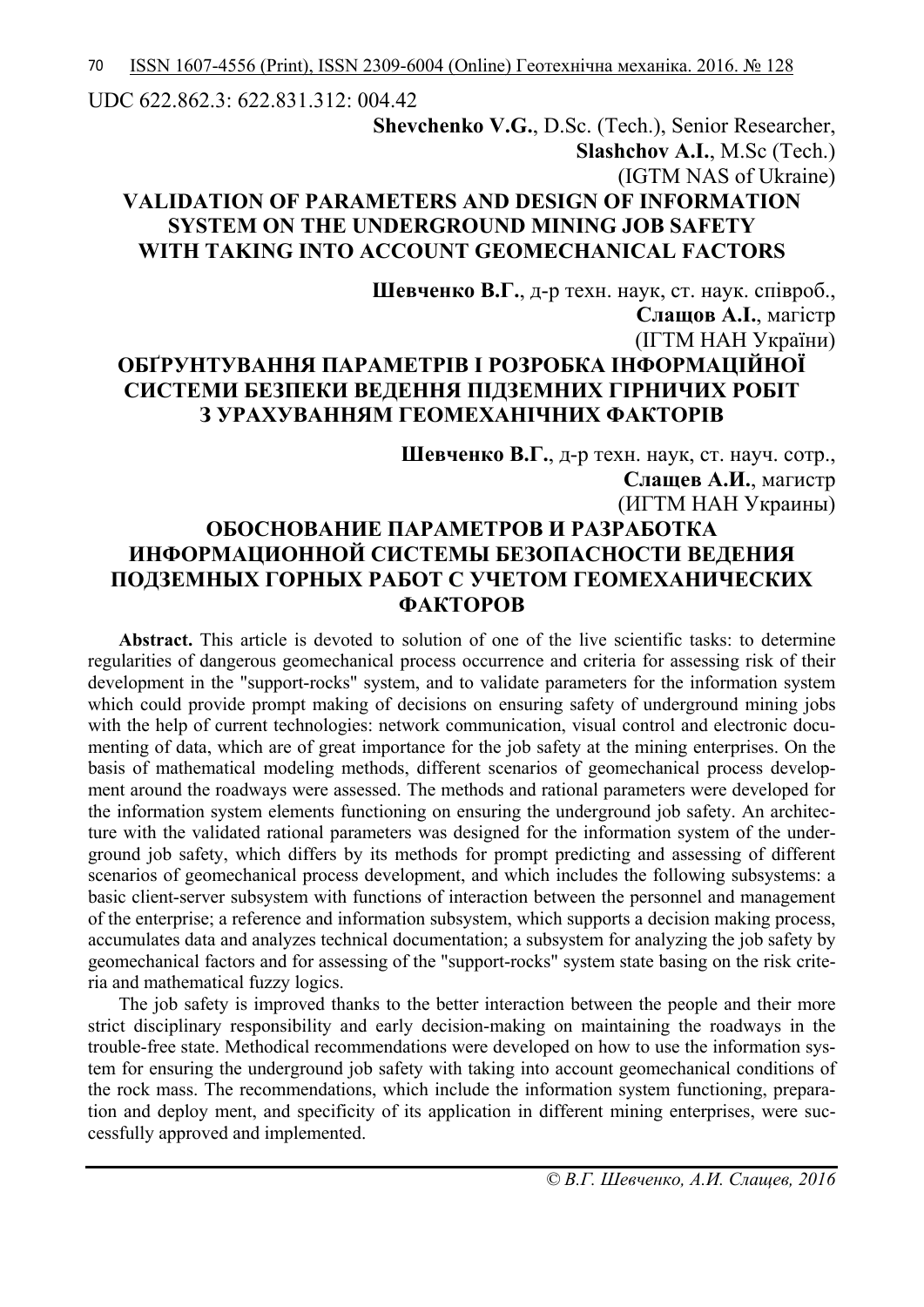**Keywords:** underground mining job safety, information system, geomechanical factors.

Today, a share of the coal production and consumption is steadily increasing in the world energy balance. In Ukrainian coal mines, rate of the face advance is also increased; the mines are transferring to the roof bolting and pillar-free technology for supporting the roadways in order to reuse them in future, and all these factors are realized in extremely dangerous conditions. High danger of the coal and other mines is associated with objective geomechanical factors, as the minerals are extracted from the weak and water-saturated rocks at the great depths. Under such conditions, uncontrolled deformation of the rock mass is occurred in the form of sudden rock fall, destruction of the roof supports and blockage of the roadways, accompanied with the traumatism of up to half of the total number of the casualties. Besides, analysis of accidents shows that they are less commonly caused by equipment failure: human factor ranks the first. Therefore, an effective way to reduce accidents and injuries is to predict the geomechanical processes and strictly control observance of the safety rules by personnel with the help of the latest information systems [1-5].

To determine regularities of dangerous geomechanical process occurrence and criteria for assessing risk of their development in the "support-rocks" system and to validate parameters forthe information system which could provide prompt making of decisions on ensuring safety of underground mining jobs with the help of current technologies - network communication, visual control and electronic documenting of data - is the live scientific task, which is of great importance for the job safety in the mining enterprises.

On the basis of mathematical modeling methods, different scenarios of geomechanical process development around the roadways were estimated. The task of reducing accidents and injuries in the mining enterprises was solved with the help of designed information system of safety (ISS), one of the basic functions of which is an opportunity to quickly predict and assess various scenarios of geomechanical process development. The geotechnical system "support-rocks" is considered as a control object. To assess its state, the ISS applies mathematical models of the rock mass, which combine methods of continuum mechanics (finite element method) with the theory of boundary and out-of-bounds states of the rocks (method of initial stresses). The data on structural and geological characteristics of the rock mass and physical-mechanical properties of rocks are taken into account.

It is proposed to use the local situational geomechanical models in the information system of safety, which include parameters (in accordance with the passport of supports)of one of the possible ways of the roadway supporting and the most likely estimated rock mass behavior under increasing load on the control object. In case of increasing convergence of the roadway contour and rock destruction recorded by devices of objective control, this approach makes it possible to quickly validate the required organizational and technical measures and to create conditions for the timely warning of personnel about the emergency danger.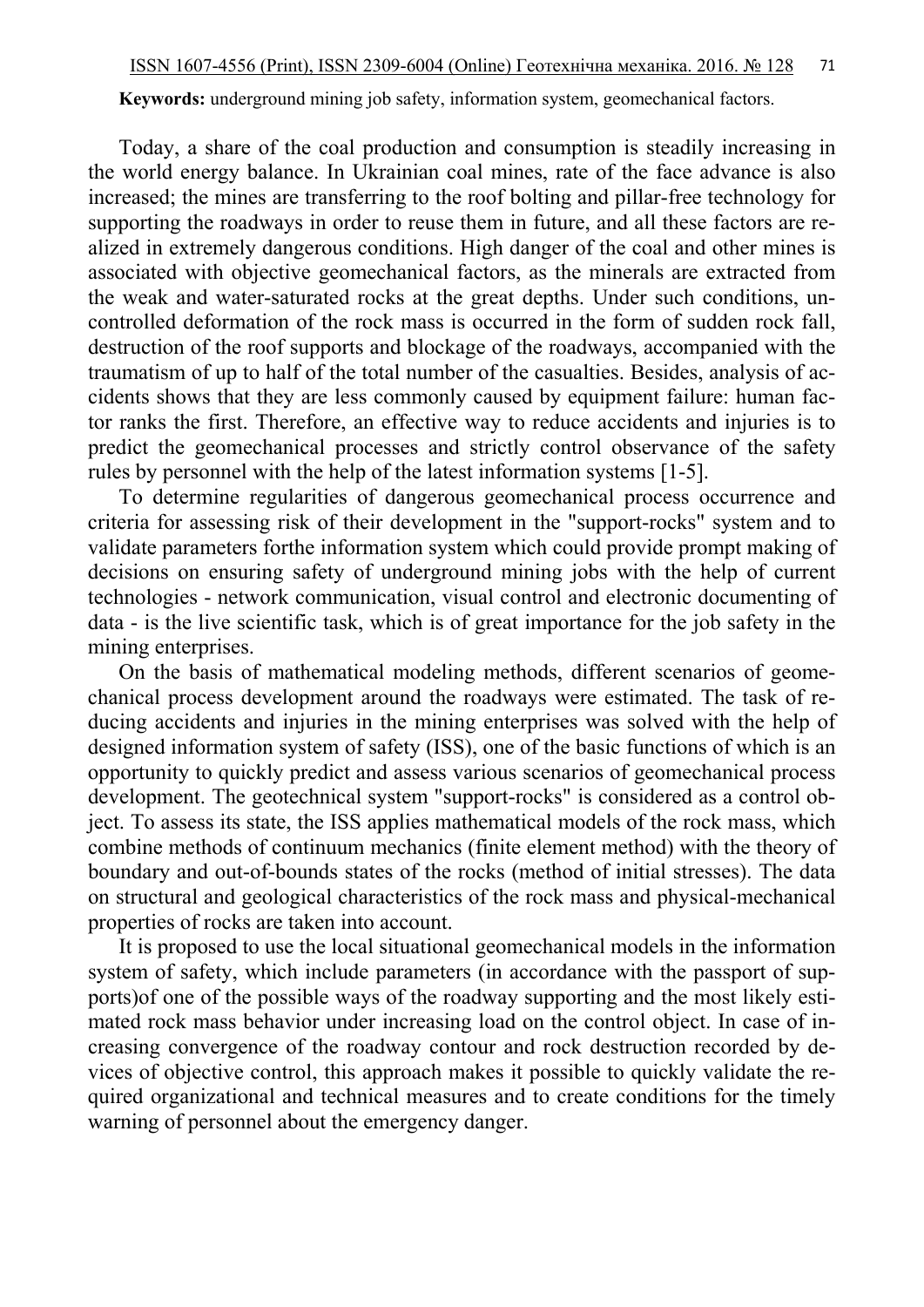To validate the risk criteria used by the ISS for assessing the job safety with taking into account geomechanical factors, typical scenarios of distribution of zones with inelastic deformation and stress changes in the rock mass are identified (Fig. 1).



Figure 1 - Scenarios of inelastic deformation zone behavior in the rock mass around the roadway supported by the roof bolting at increasing depth of the mining jobs (a - 250 m, b - 500 m; c -750 m; d - 1000 m; e - 1250 m; f - 1500 m) and changes of maximal stresses at different methods of the roof supporting (g-i)

With the help of method of mathematical modeling, the geomechanical situational models were calculated, which assumed use of different types of supports, increase of load on the "support-rocks" system, and changing conditions of the rocks bedding and water intrusion. The methods are developed, and parameters are validated for functioning of the information system elements on ensuring safety of the underground mining jobs [6, 7, 8].

The methodology for building the information system of safety was further developed, and now it uses different methods for the prompt predicting and estimating different scenarios of the geomechanical processes development. The ISS architecture consists of three subsystems. The first is a basic client-server subsystem, which, with the help of network technologies and mobile communication, provides functions of interaction between the personnel and management of the enterprise. The second is a reference and information subsystem, which supports a decision-making process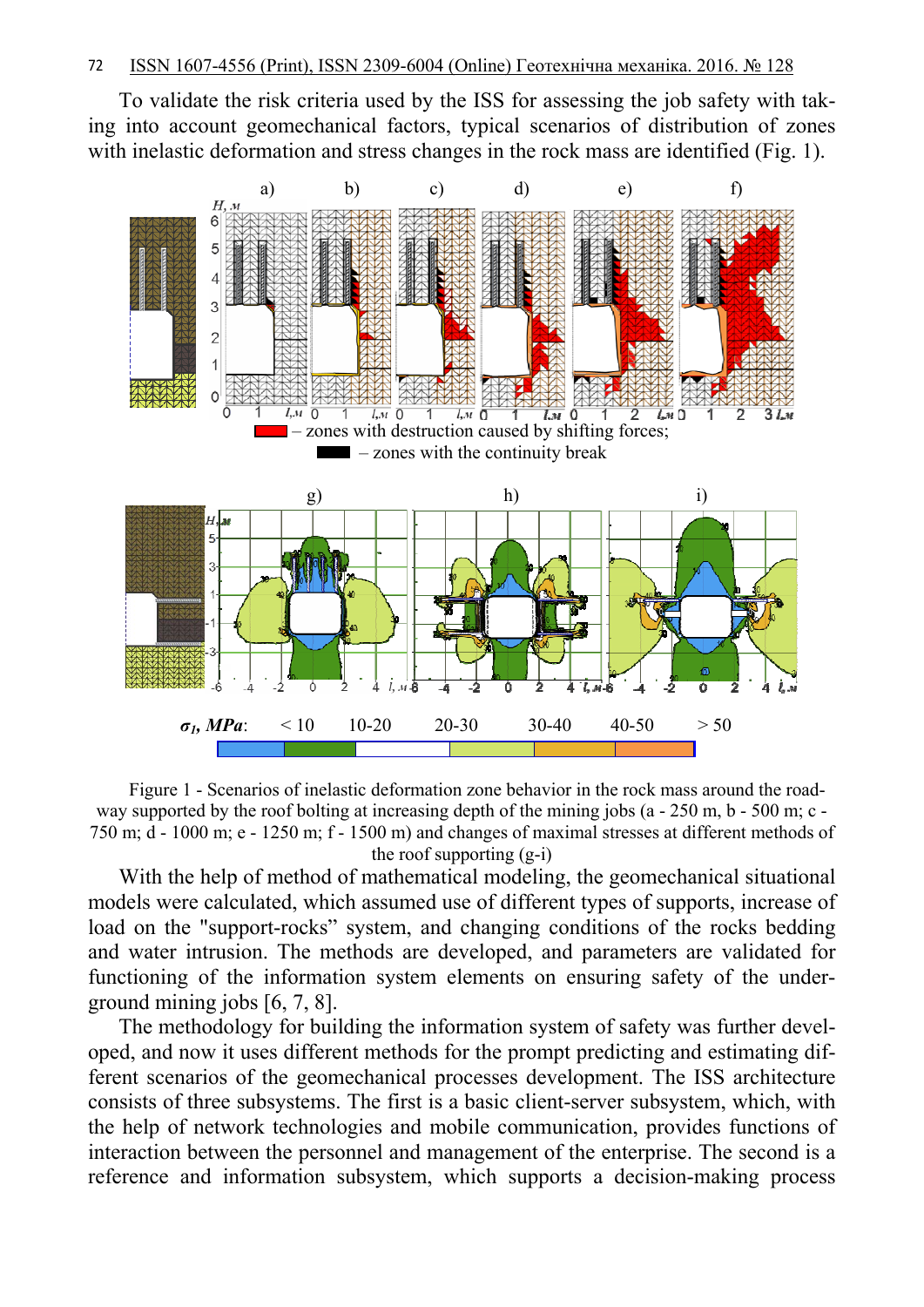through the data accumulation and storage, information presentation as requested and automatic analysis of needed normative and technical documentation.

The third subsystem assesses rate of the job safety by geomechanical factors and with the help of mathematical models. This is a system for supporting the decisionmaking with elements of expert knowledge, which accumulates and analyzes knowledge (for example, typical mining and geological conditions or standard scenarios of the rock massive behavior) and has algorithms for assessing state of the "supportrocks" system on the basis of danger criteria and mathematical fuzzy logics.

Organization of personnel management assumes that the text description of the tasks, time for their accomplishment, explanatory images, additional requirements and instructions and on-line information concerning monitoring of the current task accomplishment are transmitted to and recorded by the electronic media ( Fig. 2). The subsystem of personal management has a warning function for rapid response to the occurrence and development of events caused, in the first turn, by geomechanical factors (Fig. 3). This function helps to make appropriate decisions during essentially shorter period of time. Labor safety is improved thanks to better interaction between the people and their more strict disciplinary responsibility.





In assessing parameters for geomechanical monitoring of the "support-rocks" system, it is proposed to combine factors of expected technical risks for the system to lose its stability by way of integrating the probability estimates of informative parameters of the rock mass and roadway state. Two integrated indices of safety were formed for each group of parameters consisting of *m* indicators (standardized or normalized in the range from 0 to 1).

The first indicator *Rmax* reflects level of maximum technical risk and is determined by the value or rate of change of the monitoring parameter, which characterizes the most unacceptable state of the control object by choosing a maximum value from the calculated functions of the risk value distribution: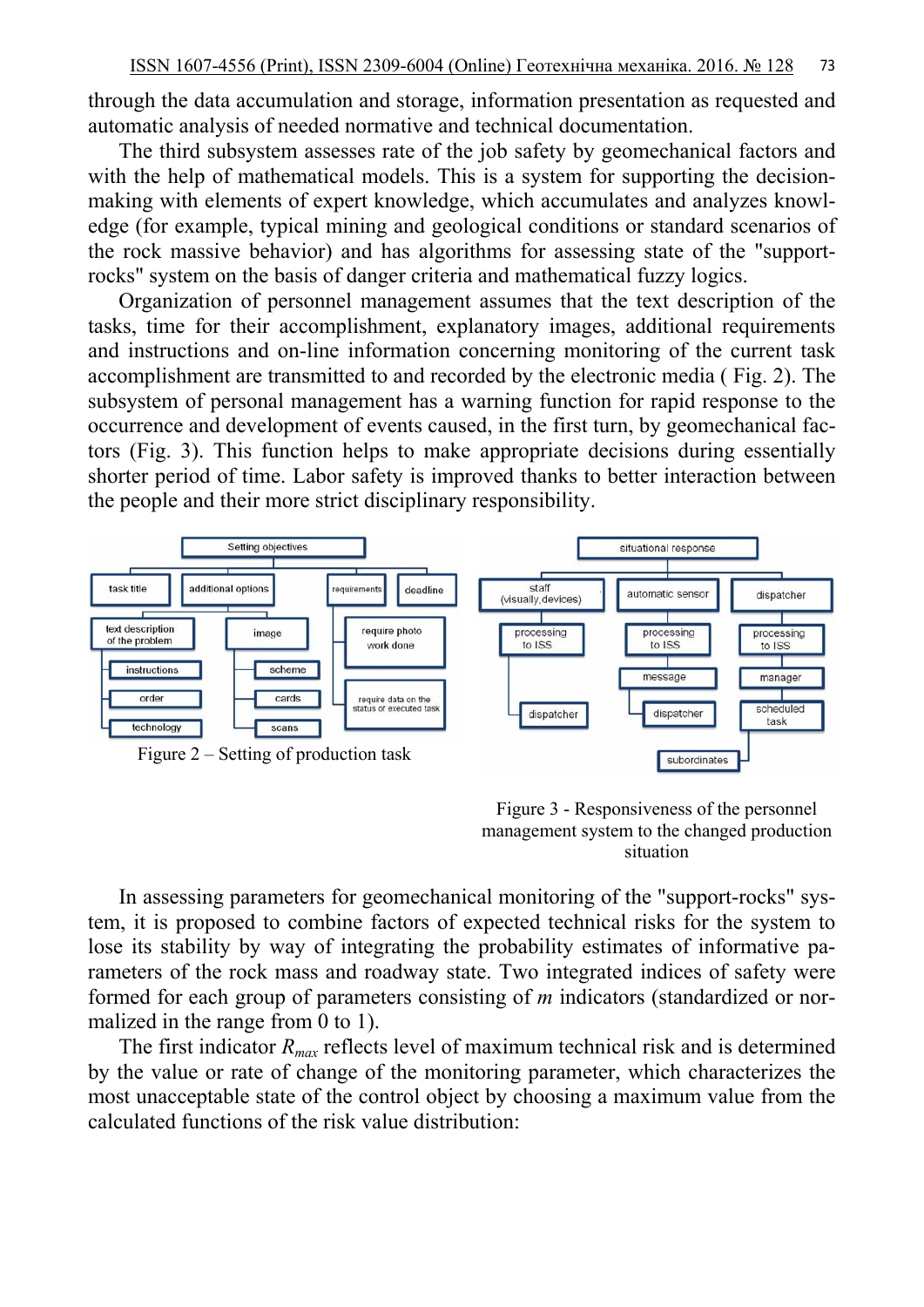$$
R_{\max} = \begin{cases} R(E_r) = kr_1 R(E_r^1) + kr_2 R(E_r^2) + ... + kr_{m_1} R(E_r^{m_1}) \\ R(E_s) = ks_1 R(E_s^1) + ks_2 R(E_s^2) + ... + ks_{m_2} R(E_s^{m_2}) \\ R(E_g) = kg_1 R(E_g^1) + kg_2 R(E_g^2) + ... + kg_{m_3} R(E_g^{m_3}) \\ R(K_r) = kr_1 R(K_r^1) + kr_2 R(K_r^2) + ... + kr_{m_4} R(K_r^{m_4}) \\ R(K_g) = kg_1 R(K_g^1) + kg_2 R(K_g^2) + ... + kg_{m_5} R(K_g^{m_5}) \end{cases}
$$

where  $m_1$ ,  $m_2$ ,  $m_3$  are the number of risk factors, which affect stability of the roof  $(E_r)$ factor), walls ( $E_s$  factor) and floor ( $E_g$  factor) of the roadways, respectively;  $m_4$ ,  $_{m5}$  are the number of risk factors, which can cause sudden failure of the roof  $(K_r$  factor) and sudden raising of the floor  $(K_g$  factor); *R (E<sub>r</sub>), R (E<sub>s</sub>), R (E<sub>g</sub>), <i>R (K<sub>r</sub>)*, *R (K<sub>g</sub>)* are potential risk factors of emergency caused by the factors of *E* type (volume of inelastic deformation zones, displacement of roadway contour, etc.) and *K* type (changed displacement rate, stress, volume of zones with continuity break, etc.);  $K_r$ ,  $K_s$ ,  $K_g$  are normalized weighting factors, which can cause potential risk for specific factors in the group.

The second indicator  $R_\Sigma$  reflects an integrated technical risk of the "support-rocks" system destruction, which is determined by sum of all of the risks:

$$
R_{\Sigma} = k_1^{\nu} \sum_{i=1}^{m_1} R(E_r)_i + k_2^{\nu} \sum_{i=1}^{m_2} R(E_s)_i + k_3^{\nu} \sum_{i=1}^{m_3} R(E_g) + k_4^{\nu} \sum_{i=1}^{m_4} R(K_r)_i + k_5^{\nu} \sum_{i=1}^{m_5} R(K_g)_i,
$$

where  $k_1^{\nu}$ ,  $k_2^{\nu}$ ,  $k_3^{\nu}$ ,  $k_4^{\nu}$ ,  $k_5^{\nu}$  are normalized weighting factors of influence of each factor group,  $k_1^{\nu}+k_2^{\nu}+k_3^{\nu}+k_4^{\nu}+k_5^{\nu}=1$ .

The first indicator is used by the ISS to control entering of the control object to the emergency mode and to determine a factor, which requires urgent interruption, and the second indicator is used for the total assessment of the object current state.

The information system of the mining job safety was synthesized and tested with taking into account geomechanical factors. The designed subsystems were integrated into the information system of the mining jobs safety with the help of information management methods, which are available for the authorized users. The remote divisions of the enterprise were covered by the client software arranged on the mobile devices connected to the local and global networks. The interaction with the system was organized via the GUI.

The basic software-and-hardware complex is developed, which includes personnel management system based on the network technologies, stationary and mobile communication tools and algorithms for warning about occurrence of dangerous geomechanical factors. The complex was tested on example of typical organizational structure of the mines and approved in the production conditions. The results showed that the ISS improved rate of the underground mining jobs safety through: the integration of geomechanical data obtained from various measurements and information sources into one information field; support of decision-making process at various lev-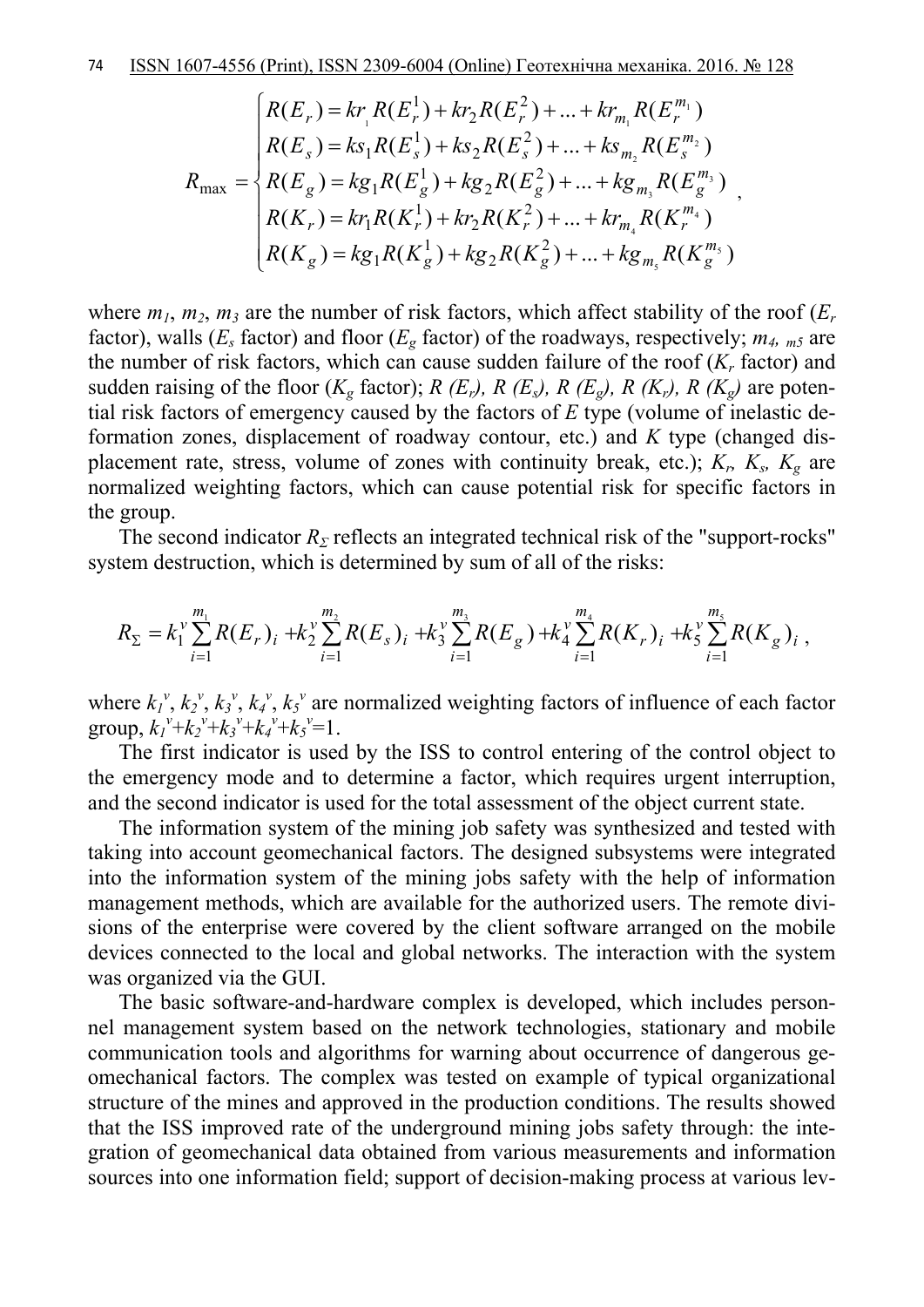els and provision of up-to-date information; organizational adaptation to the management structures; more detailed data processing on the base of mathematical models; criteria assessing rate of danger for the control object by methods fuzzy logics; personnel interaction via stationary and mobile interfaces.

"The Methodical Recommendations on How to Use the Information System for Ensuring the Underground Mining Jobs Safety on the Basis of Geomechanical State of the Rock Mass" were developed including the ISS functioning, preparation and deployment and specificity of its application in different mining enterprises. The Methodical Recommendations were successfully tested and implemented in the Institute of Safety and Ecology in the Mining and Metallurgical Industry, SHEI "Kryvyi Rih National University" of Ministry of Education and Science of Ukraine and by other mining companies.

Introduction of the designed ISS into the production lines provides high economic efficiency thanks to the reduced rate of injuries and forced outages as it: provides prompt information about the rock mass state and indications of dangerous situations in the roadways, which is obtained after processing data from various sources (personnel, control sensors, control systems); improves staff safety and efficacy of existing emergency systems due to the increased number of the controlled processes and better quality of their control; provides more strict labor discipline and minimizes costs thanks to the improved coherence between different infrastructural divisions of the enterprise and better production control with the help of electronic documenting of the tasks and performed jobs.

Conclusions.

1. The analysis shows that totally up to half of all accidents and accidents are caused by geomechanical factors, which occurring the form of uncontrolled deformation of the rock mass, destruction of the roof supports and blockage of the roadways. The second reason is the human factor. It is shown that one of the ways to reduce number of accidents and injuries is to ensure more strict labor discipline of employees and to prevent scenarios of negative geomechanical processes with the help of the state-of-the art information systems.

2. To validate the risk criteria used by the ISS for assessing the job safety with taking into account geomechanical factors, the typical scenarios of distribution of zones with inelastic deformation and stress changes in the rock mass are identified. Two integral indicators of safety are formed for assessing parameters of the current geomechanical monitoring of the "support-rocks" system. The first indicator determines the maximum level of technical risk and is defined by maximal values selected from the functions of the groups related to the risk of losing stability of the roadway roof, walls and floor. The second indicator reflects an integrated geotechnical risk for the system to lose its stability and is determined by the values and rate of monitoring parameters changing. The first indicator is used by the ISS to control entering of the control object to the emergency mode and to determine a factor, which requires urgent interruption, and the second indicator is used for the total assessment of the object current state.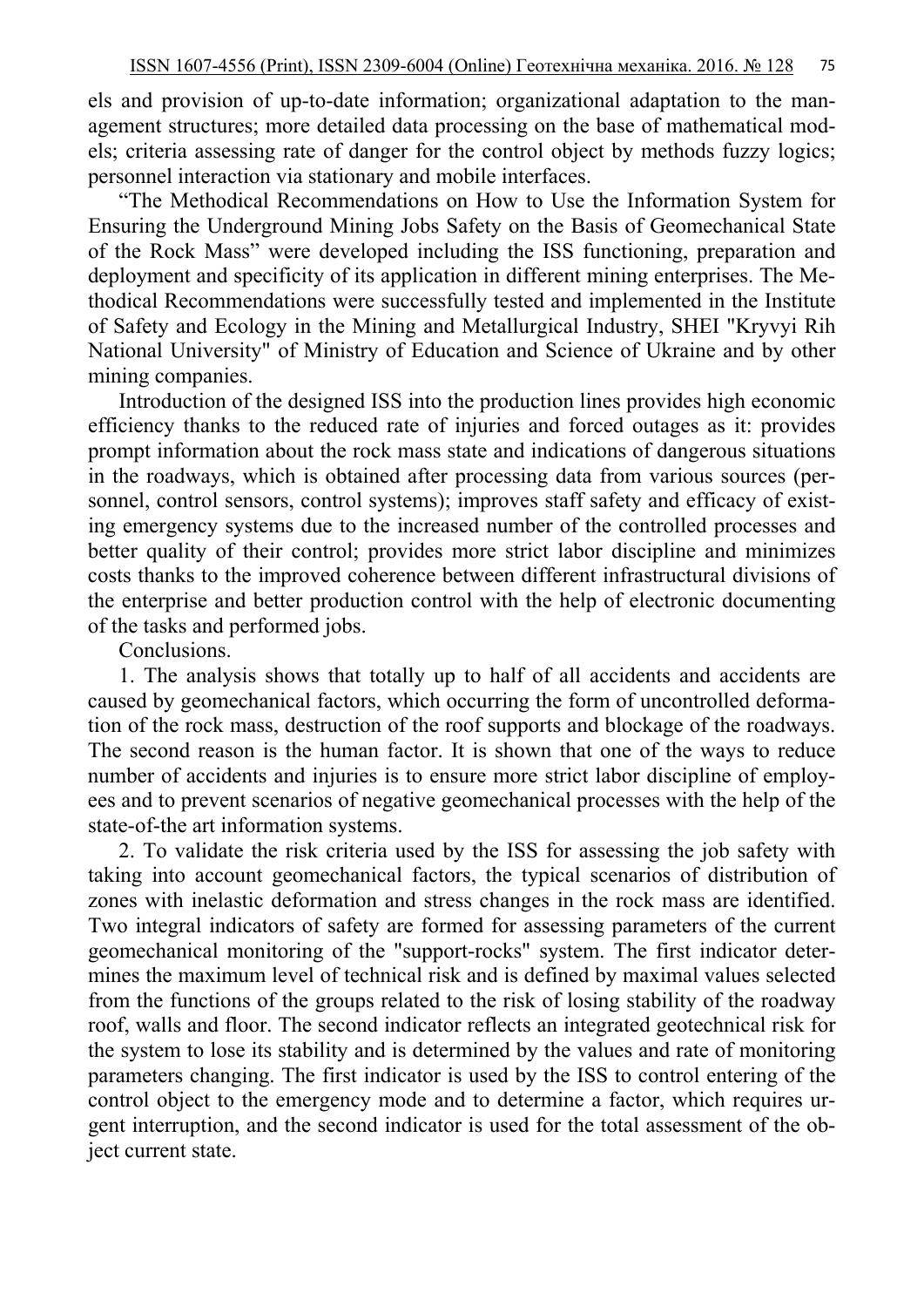3. An architecture with the validated rational parameters was designed for the new information system of underground job safety, which differs by its methods for prompt predicting and assessing of different scenarios of geomechanical process development, and which includes the following subsystems: a basic client-server subsystem with functions of interaction between the personnel and management of the enterprise; a reference and information subsystem, which supports a decision making process, accumulates data and analyzes technical documentation; a subsystem for analyzing the job safety by geomechanical factors and for assessing of the "supportrocks" system state basing on the risk criteria and mathematical fuzzy logics. The job safety is improved thanks to the better interaction between the people and their more strict disciplinary responsibility and early decision-making on maintaining the roadways in the trouble-free state.

4. "The Methodical Recommendations on How to Use the Information System for Ensuring the Underground Mining Jobs Safety on the Basis of Geomechanical State of the Rock Mass" were developed including the ISS functioning, preparation and deployment and specificity of its application in different mining enterprises.

# **REFERENCES**

1. Anciferov, A.V., Skipochka, S.I., Yalanskiy, A.A. [and others.] (2010, *Geomekhanichniy monitoryng pidzemnikh geotekhnichnykh system: monografiya. Vidpovid. Red. A.F. Bulat* [Geomechanical underground geotechnical monitoring systems: monograph. Answers. ed. A.F. Bulat], «Noulidzh», Donetsk, UA.

2. Plastun, V.N. (2009), *Marshrutnaya skhema kontrolya sostoyaniya truda na shakhtakh* [Route control scheme of occupational safety in mines], MakNII, Makeevka, UA.

3. *Rekomendatsii shchodo vprovadzhennya zakhodiv z profilaktyky vyrobnychogo travmatyzmu*  [Guidelines for implementation of the prevention of occupational injuries] (2010), NNDIPBOP, Kyiv, UA.

4. Ivashin, V.M., Ivashin, Yu.V. and Shtapauk G.P. (2009), «How to prevent accidents at coal mines in Ukraine», *Scientific bulletin of NMU,* no. 8, pp. 32-36.

5. Kiyashko, Ju.I., Shevchenko, V.G., Prisnyakov, K.V. and Padashulya, A.I. (2010), «Objectives of the monitoring and scientific research in psychophysical work with staff of the coal industry», *Geo-Technical Mechanics*, no. 90, pp. 71-78.

6. Norton, P. and Shildt, G. (1997), *Polniy spravochnik po Java:Per. S angl.*[Complete Reference Java: Translated from English], "Dialectic", Kiev< UA.

7. Slashchev, A.I. (2010), «Improving the computational efficiency of the algorithm results visualization solutions to complex geomechanical problems», *Geo-Technical Mechanics*, no. 90, pp. 142-149.

8. Shevchenko, V.G. and Slashchev, A.I. (2014), «Development of schemes and algorithms of functioning information complex personnel management for uranium mines», *Geo-Technical Mechanics*, no. 117, pp. 128-140.

## СПИСОК ЛИТЕРАТУРЫ

1. Геомеханічний моніторинг підземних геотехнічних систем : монографія / Відповід. ред. А.Ф. Булат / А.В. Анциферов, С.І. Скіпочка, А.О. Яланський [та ін.]. – Донецьк: «Ноулідж», 2010. – 253 с.

2. Пластун, В.Н. Маршрутная схема контроля состояния охраны труда на шахтах / В.Н. Пластун. – Макеевка: МакНИИ, 2009. – 6 с.

3. Рекомендації щодо впровадження заходів з профілактики виробничого травматизму. – К.: ННДІПБОП, 2010. – 74 с.

4. Ивашин, В.М. Как предотвратить аварийность на угольных шахтах Украины / В.М. Ивашин, Ю.В. Ивашин, Г.П. Штапаук. – Науковий вісник НГУ. – Дніпропетровськ: РВК НГУ, 2009. - № 8. - С. 32-36.

5. Задачи научного обеспечения мониторинга и психофизических исследований в работе с кадрами угольной отрасли / Ю.И. Кияшко, В.Г. Шевченко, К.В. Присняков, А.И. Падашуля // Геотехническая механика: межвед. сб. научн. трудов / ИГТМ НАН Украины.– Днепропетровск, 2010. – Вып. 90. – С. 71-78.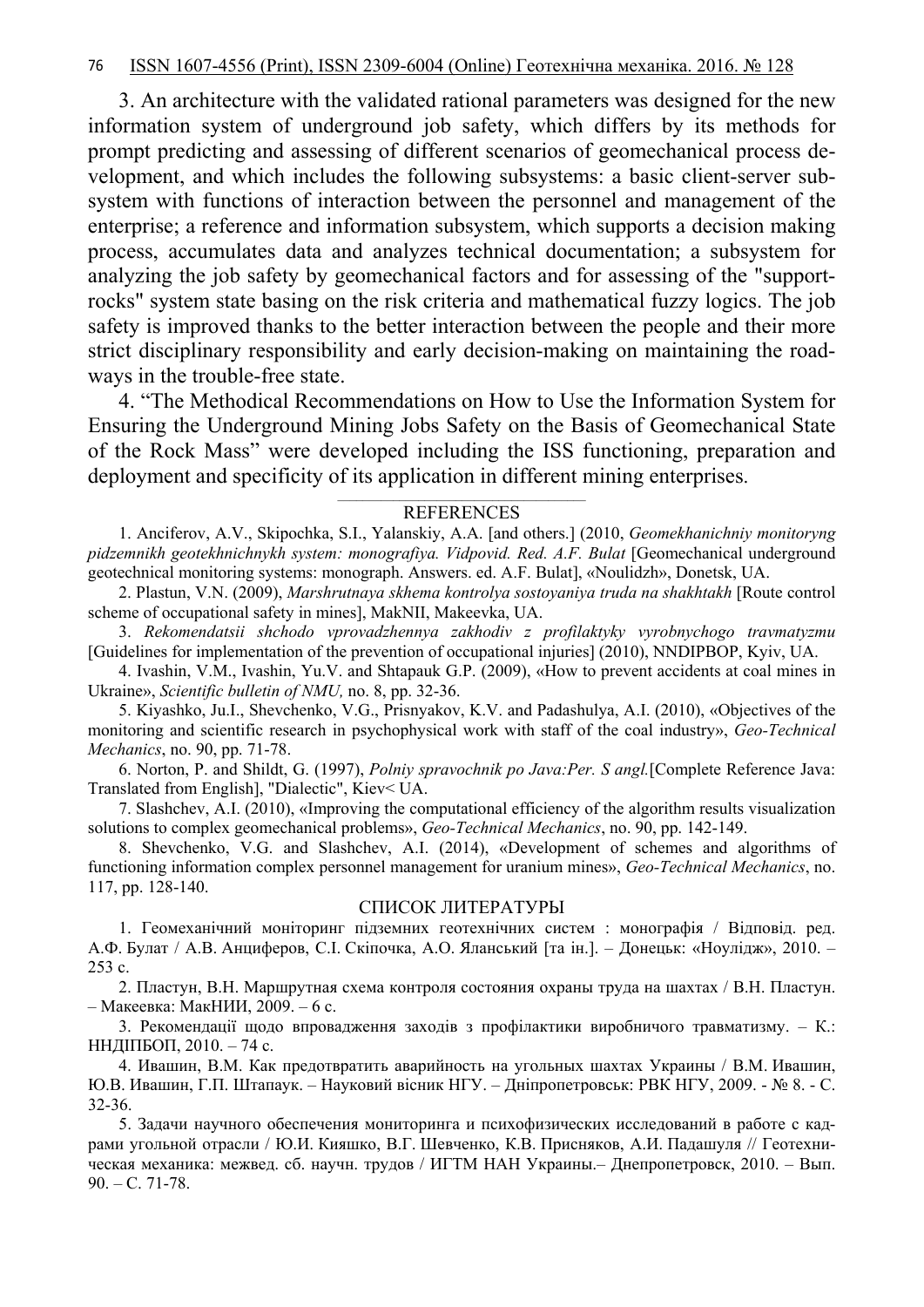6. Нортон, П. Полный справочник по Java : Пер. с англ. / П. Нортон, Г. Шилдт. – К.: "Диалектика", 1997. – 592 с.

7. Слащев, А.И. Повышение вычислительной эффективности алгоритма визуализации результатов решения сложных геомеханических задач / А.И. Слащев // Геотехническая механика: межвед. сб. научн. трудов / ИГТМ НАН Украины.– Днепропетровск, 2010. – Вып. 90. – С. 142-149.

8. Шевченко, В.Г. Разработка схем и алгоритма функционирования информационного комплекса управления персоналом на урановых шахтах / В.Г. Шевченко, А.И. Слащев / Геотехническая механика межвед. сб. научн. трудов / ИГТМ НАН Украины – Днепропетровск, 2014. – Вып. 117. – С. 128-  $140.$ 

#### **Об авторах**

*Шевченко Владимир Георгиевич***,** доктор технических наук, старший научный сотрудник, ученый секретарь института, Институт геотехнической механики им. Н.С. Полякова Национальной академии наук Украины (ИГТМ НАНУ), Днепропетровск, Украина, [V.Shevchenko@nas.gov.ua](mailto:V.Shevchenko@nas.gov.ua)

*Слащев Антон Игоревич*, магистр, младший научный сотрудник, Институт геотехнической механики им. Н.С. Полякова Национальной академии наук Украины (ИГТМ НАН Украины), Днепропетровск, Украина, [SlashovAnton@ya.ru](mailto:SlashovAnton@ya.ru) 

#### **About the authors**

*Shevchenko Vladimir Georgievich*, Doctor of Technical Sciences (D. Sc), Senior Researcher, Scientific Secretary of the Institute, M.S. Polyakov Institute of Geotechnical Mechanics under the National Academy of Sciences of Ukraine (IGTM, NASU), Dnepropetrovsk, Ukraine, V.Shevchenko@nas.gov.ua

*Slashchev Anton Igorevich,* Master of Science, Junior Researcher, M.S. Polyakov Institute of Geotechnical Mechanics under the National Academy of Science of Ukraine (IGTM, NASU), Dnepropetrovsk, Ukraine, [SlashovAnton@ya.ru](mailto:SlashovAnton@ya.ru)

**Анотація.** Стаття присвячена вирішенню актуального наукового завдання встановлення закономірностей і критеріїв оцінки небезпеки розвитку геомеханічних процесів в системі «кріплення-масив», а також обґрунтування параметрів інформаційної системи забезпечення оперативного прийняття керуючих рішень для безпечного ведення підземних гірничих робіт з використанням сучасних технологій: мережного зв'язку, візуального контролю і електронного документування даних, що має важливе значення для охорони праці на гірничодобувних підприємствах.

На базі методів математичного моделювання виконано оцінку сценаріїв розвитку геомеханічних процесів навколо гірничих виробок. Розроблено методи і обґрунтовані параметри функціонування елементів інформаційної системи з безпеки ведення підземних гірничих робіт. Розроблена архітектура і обґрунтовані параметри нової інформаційної системи безпеки ведення підземних гірничих робіт, яка відрізняється методами оперативного прогнозування і оцінки сценаріїв розвитку геомеханічних процесів та включає: базову клієнт-серверну підсистему, що забезпечує функції взаємодії та управління персоналом на підприємстві; довідково-інформаційну підсистему підтримки прийняття рішень, яка здійснює накопичення даних і аналіз технічної документації; підсистему аналізу рівня безпеки гірничих робіт за геомеханічними факторами, яка оцінює стан системи «кріплення-масив» на основі критеріїв небезпеки та математичного апарату нечіткої логіки. Безпека праці підвищується за рахунок покращення взаємодії і дисциплінарної відповідальності персоналу, а також прийняття завчасних рішень з підтримання гірничих виробок в безаварійному стані.

Розроблені, затверджені та впроваджені «Методичні рекомендації з використання інформаційної системи забезпечення безпеки ведення підземних гірничих робіт з урахуванням геомеханічного стану породного масиву», що включають основи функціонування, підготовки і розгортання інформаційної системи, а також особливості її застосування на гірничорудних підприємствах.

**Ключові слова:** безпека ведення підземних гірничих робіт, інформаційна система, геомеханічні фактори.